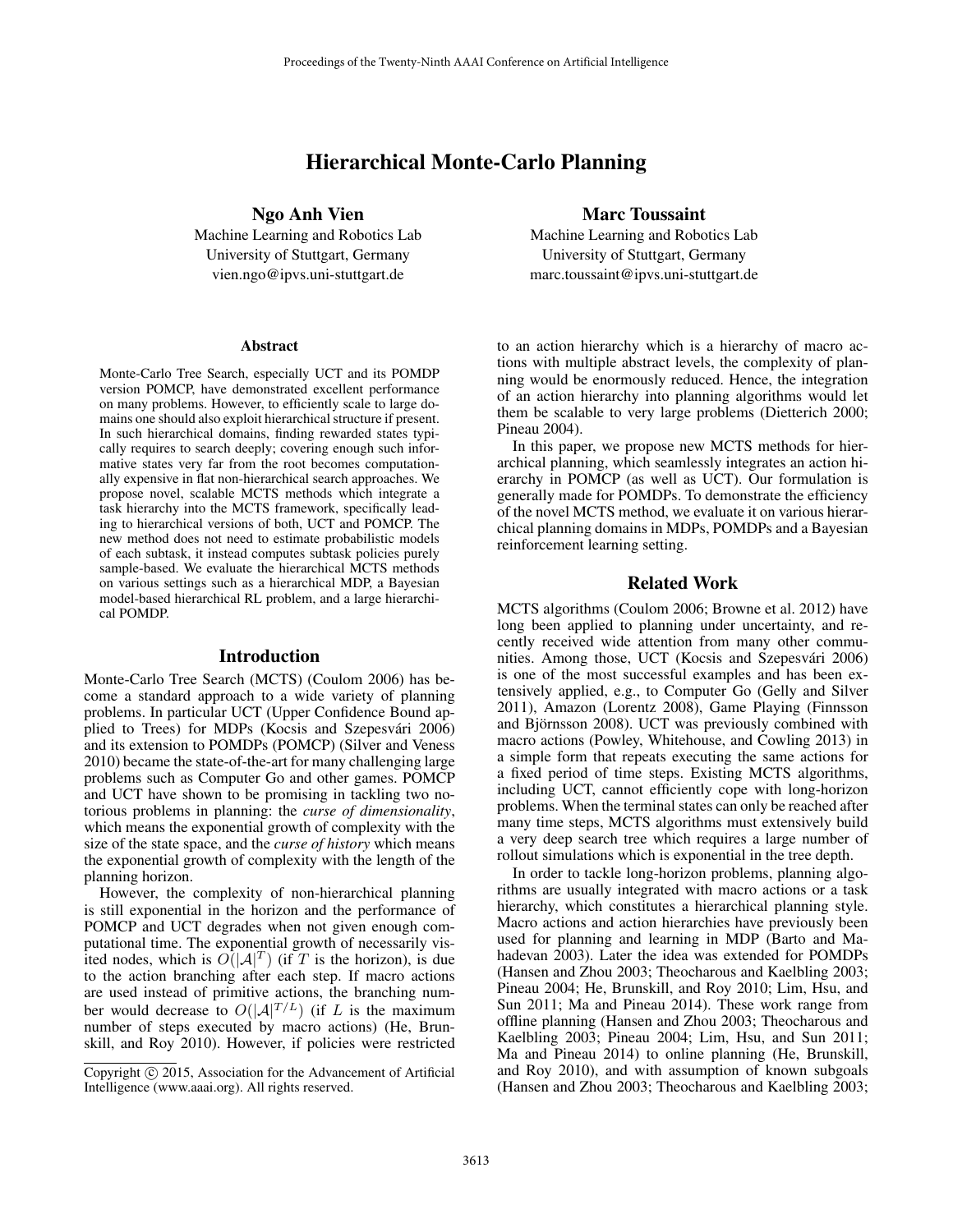Pineau 2004; Lim, Hsu, and Sun 2011) to subgoal discovery (He, Brunskill, and Roy 2010; Ma and Pineau 2014). The work of (Pineau 2004; Lim, Hsu, and Sun 2011) assumed macro policies are partially defined in terms of the respective subgoals. The work of (Hansen and Zhou 2003) optimized finite state controllers, and (Toussaint, Charlin, and Poupart 2008) used an expectation maximization (EM) algorithm to learn both hierarchical controller and macro policies. On the other hand, the approaches in (Pineau 2004) and Theocharous and Kaelbling (Theocharous and Kaelbling 2003) went to approximate all subtasks' models to then use a standard POMDP solver to find the policies. It is clear that these approximation approaches can not scale up well for large problems.

The work (Bai, Wu, and Chen 2012) also extends MAXQ to online hierarchical planning, however they need to estimate the model (transition  $Pr(s', t|s, a)$ ) of macro actions in order to evaluate completion functions. To the best of our knowledge, our paper is the first to propose and demonstrate a purely sample-based MCTS extension for hierarchical planning.

# Background

# POMDP

POMDPs are a generalization of MDPs where states are partially observable. A POMDP is defined as a tuple  $\{\mathcal{S}, \mathcal{A}, \mathcal{O}, \mathcal{T}, \mathcal{Z}, \mathcal{R}, b_0\};$  where S is an unobservable state space;  $O$  is an observation space;  $A$  is an action space;  $T$ defines a state transition function,  $\mathcal{T}(s, a, s') = \Pr(s'|s, a);$ Z is an observation function,  $Z(s', a, o) = Pr(o|s', a); b_0$ is an initial belief which represents a probability distribution over states  $b_0(s) = Pr(s_0 = s)$ ; and R is a reward function,  $\mathcal{R}(s, a, s')$ . A policy  $\pi : \mathcal{B} \mapsto \mathcal{A}$  is defined as a mapping from the belief space to the action space. We denote the belief update operator as  $b_{t+1} = \tau(b_t, a, o)$ .

# MAXQ

The MAXQ framework was first introduced in the MDP setting and assumes that we are given an action hierarchy  $\mathcal{H} = \{a_0, a_1, \ldots, a_n\}$ , which is a tree of primitive actions (at leaf nodes) and compound actions (internal nodes). MAXQ is an instance of semi-MDP formulation (SMDP). A core concept of MAXQ is a hierarchical value decomposition. In contrast to plain MDPs, in SMDPs the transition function is defined as the joint probability distribution  $p(s', k|s, a)$  over the next state and the number of execution time steps when taking action  $a$  in state  $s$ . The Bellman equations for SMDPs can be written as follow

$$
V^{\pi}(s) = \bar{R}(s, \pi(s)) + \sum_{s', k} \gamma^{k} p(s', k | s, \pi(s)) V^{\pi}(s')
$$
 (1)

where  $\bar{R}(s, \pi(s))$  is the expected reward received when taking action  $\pi(s)$  at state s;  $\pi_i$  is a policy of the task  $a_i$ , and  $\pi = \pi_0$ . When defining the *reward term*  $V^{\pi}(i, s)$  as the expected value of following a policy  $\pi$  starting at state s until the subtask  $i$  terminates we can rewrite the above Bellman equation as

$$
V^{\pi}(i,s) = V^{\pi}(\pi_i(s),s) + C^{\pi}(i,s,\pi_i(s)), \qquad (2)
$$

where a new term  $C^{\pi}(i, s, \pi_i(s))$  is called the *completion function*, which is the expected reward received when continuing to follow the policy  $\pi$  until task *i* terminates. This term is given as

$$
C^{\pi}(i,s,a) = \sum_{s',k} \gamma^k p_i^{\pi}(s',k|s,a) V^{\pi}(i,s')
$$
 (3)

where  $p_i^{\pi}(s', k | s, a)$  is the joint probability distribution which defines dynamics of subtask i.

As a consequence, we can recursively decompose the value function at root node  $V^{\pi}(0, s)$  until the value functions of primitive actions appear, at which  $V(i, s) = R(i, s)$ for i are primitive actions. Existing methods for hierarchical planning in MDPs estimate the model of compound actions  $p_i^{\pi}(s', k|s, a)$  as PolCA method (Pineau 2004). In hierarchical RL setting, the MAXQ algorithm was proposed by Dietterich (Dietterich 2000).

### Partially Observable Semi-MDP

Partially observable semi-MDPs (POSMDPs) (White 1976) generalize POMDPs by integrating macro actions. A POS-MDP is defined as a 6-tuple  $\{\cdot, \cdot, \mathcal{A}, \mathcal{P}, \mathcal{R}\}$ , where the state and observation spaces are as in a POMDP; A is an action space which could consist of either primitive actions or macro actions;  $P$  is a joint probability distribution over a next state, the number of time steps and the observation if in state s an action a is executed,  $\mathcal{P}(s, a, s', \mathbf{o}, k) =$  $Pr(s', k, o|s, a)$ , where  $o \in \mathcal{O}^k$  is a sequence of primtive observations  $o_t$  until time k; R is a reward function  $\mathcal{R}(s, a)$ . The belief update operator is  $b' = \tau(b, a, o)$ , where

$$
b'(s') \propto \sum_{t=1}^{\infty} \gamma^{t-1} \sum_{s \in \mathcal{S}} \Pr(s', \mathbf{o}, t | s, a) b(s) \,. \tag{4}
$$

# Monte-Carlo Tree Search

Upper Confidence Bounds (UCB) applied to Trees (UCT) (Kocsis and Szepesvari 2006), a standard instance of MCTS ´ algorithms, is a tree search algorithm for planning in MDPs which uses UCB1 (Auer, Cesa-Bianchi, and Fischer 2002) as the tree policy. Later, it was extended for planning in a POMDP, which is called *Partially Observable Monte-Carlo Planning* (POMCP) (Silver and Veness 2010). The POMCP method extends UCT in two important ways: 1) it builds a search tree of beliefs instead of states, e.g. using particle sets as belief representation, 2) action selection is based on counts and value functions of beliefs instead of states. Each node of the search tree consists of a tuple  $\langle n(b), V(b) \rangle$ , where  $n(b)$  is the number of times that belief b has been visited; and  $V(b)$  is the average return of simulations which have started from belief *b*. When running a simulation, if a node has all its actions selected at least once, its subsequent actions are selected by the UCB1 policy, named *tree policy*, in which it maximizes the sum of the average return and an exploration bonus

$$
a = \operatorname{argmax}_{a'} \left[ Q(b, a') + c \sqrt{\log n(b)/n(b, a')} \right] \tag{5}
$$

where  $n(b, a')$  is the total number of times that action  $a'$  has been selected at belief  $b$ , and  $c$  is a bias constant.

Otherwise, the actions are selected by another policy, named *rollout policy*. A uniform action selection strategy is often used for the rollout policy. Domain knowledge can be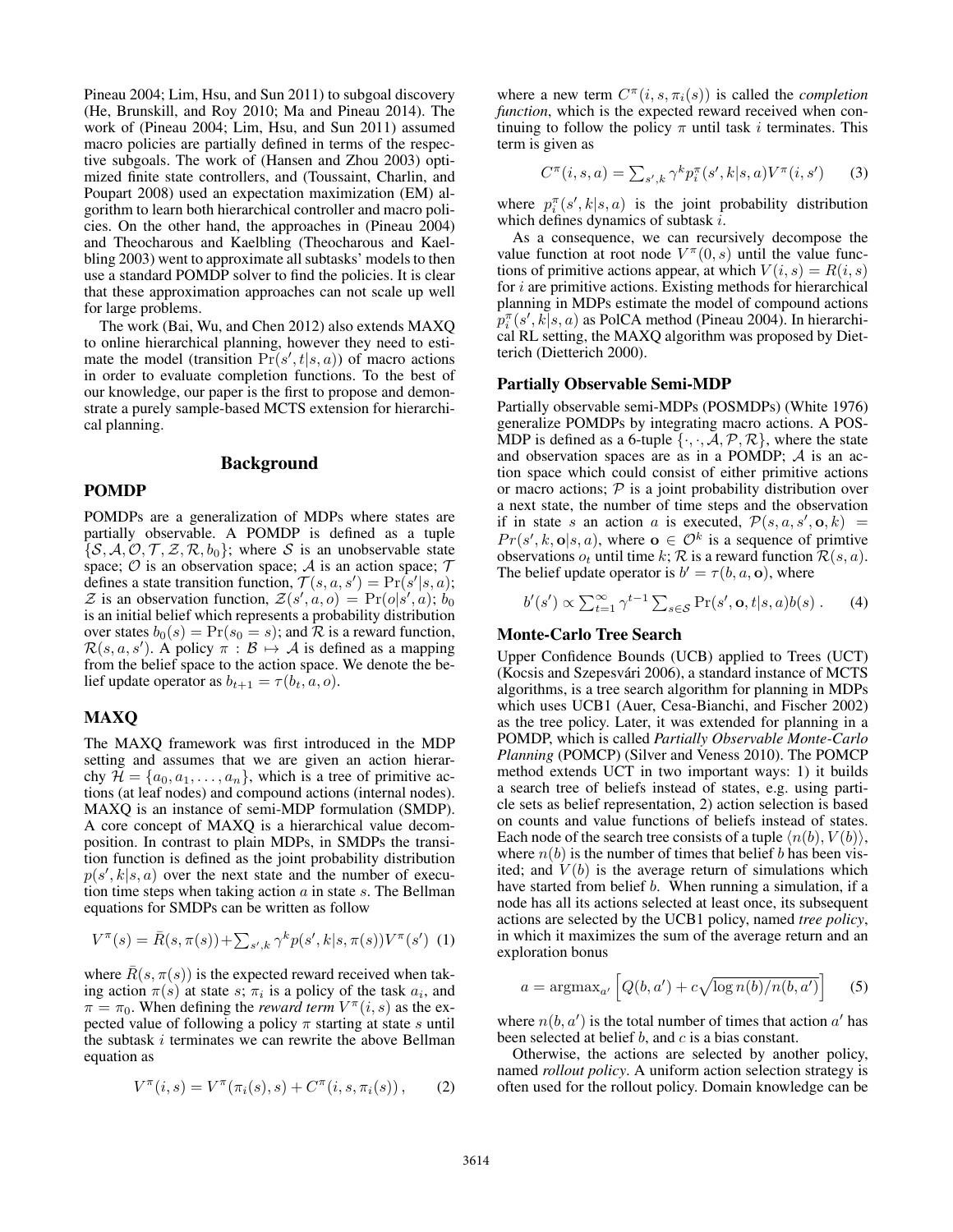used to design a better rollout policy. When the simulation ends only one new node is added to the search tree. This node corresponds to the next belief of the last belief in the tree visited during that simulation.

# Hierarchical POMDPs as a Hierarchy of POSMDPs

We first discuss how a hierarchical POMDP implies a hierarchy of POSMDPs, similar to the approach of Pineau (Pineau 2004). The main differences are two-fold: 1) we decompose tasks until we meet primitive subtasks which cannot be further decomposed, which is similar to the original procedure in MAXQ, instead of using an approximation of subtasks' models or value functions; 2) these decomposed tasks are solved online by our proposed hierarchical MCTS algorithm.

Given an action hierarchy as previously described, the hierarchical policy  $\pi = {\pi_0, \cdots, \pi_n}$  is defined as a tree of subtask policies. The execution of a subtask terminates with the observation of a terminal symbol or when exceeding a maximum execution time. The call of a task policy leads to calls of all its child policies. When a child node's execution terminates, it returns control to its immediate parent node in the hierarchy. To optimize the subtask policies we will first establish below that each subtask with macro actions as child nodes implies a POSMDP. We then continue to describe how to decompose the value functions for such a POSMDP, giving similar definitions for reward terms and completions as in the MAXQ framework.

**Definition 1** *We define*  $V^{\pi}(i, b_t)$  *as the expected value when following a policy*  $\pi$ , *starting at belief point*  $b_t$  *at time t until task* i *terminates.*

The reward term is also interpreted as the projected value function of the policy  $\pi$  at belief  $b_t$  on subtask i (Dietterich 2000).

Definition 2 *The* completion term *is the expected value of completing task i after executing the subtask*  $\pi_i(b_t)$  *at*  $b_t$ *.* 

$$
C^{\pi}(i, b_t, \pi_i(b_t)) = \gamma \sum_{\mathbf{o}, k} p(\mathbf{o}, k | b_t, \pi(b_t)) \times
$$

$$
\gamma^k V^{\pi}(i, \tau(b_t, \pi_i(b_t), \mathbf{o}, k))
$$

where the observation  $o \in \mathcal{O}^k$  is a vector of subsumed observations received between time t and  $t + k$ ; the belief update  $\tau(b_t, \pi_i(b_t), \mathbf{o}, k)$  is computed by k consecutive primitive updates  $\{\tau(b_{t+h}, a_{t+h}, o_{t+h})\}_{h=0}^k$ . Hence, we can decompose  $V^{\pi}(i, b_t)$  into two terms: a reward term which is received when taking the first action at  $b_t$ , and a completion term which is received when continuing following policy  $\pi$ until termination of task i.

$$
V^{\pi}(i, b_t) = V^{\pi}(\pi_i(b_t), b_t) + \gamma \sum_{\mathbf{o}, k} p(\mathbf{o}, k | b_t, \pi(b_t)) \times
$$
  

$$
\gamma^k V^{\pi}(i, \tau(b_t, \pi_i(b_t), \mathbf{o}, k))
$$

where  $\pi_i$  is a macro action's policy for node i. The completion term is a mixture of projected value functions on subtask i at different next belief points. Therefore, this term continues being decomposed until we have a projected value function on a primitive actions which is immediately equal to  $r(b_t, a) = \sum_s r(s, a)b_t(s)$ .



Figure 1: An example similar with the Taxi problem, with four actions  $\{a_1, a_2, Pickup, Putdown\}$ . The macro actions are GET, PUT, NAV. Dotted lines represent rollout policy calls, solid lines are tree policy calls. The green subtree of NAV consists of only primitive actions. The blue subtrees of GET and PUT consist of NAV and Pickup/Putdown. The gray subtree of Root consists of GET and PUT.

From the above decomposition we can derive an online hierarchical MCTS planning algorithm for hierarchical POMDP problems. First, note that the reward term, which is an immediate reward if projected on its parent task and was previously represented by one node in the search tree in flat MCTS for MDP/POMDP as it is primitive, should now be represented by one sub-search tree in the parent's search tree. Therefore a search tree of many subtrees is used for planning in hierarchical POMDPs. When simulating the subtask  $\pi_i(b)$ , its corresponding sub-search tree is used to evaluate its reward term's rollout. The leaf nodes of a subsearch tree serve as the next nodes of its parent's search tree. As depicted in Figure 1, the NAV subtask is executed with a search tree labeled by green colors, its leaves are the next nodes of the GET search tree, etc.

In the next section we discuss in detail how to algorithmically integrate a task hierarchy in POMCP for online planning in hierarchical POMDPs.

# Hierarchical Monte-Carlo Planning

In this section, we propose a generalization of both, UCT and POMCP, for planning in hierarchical MDPs and POMDPs. The extension needs to deal with 1) POSMDP planning and 2) online planning with a hierarchy of POS-MDPs. We call the two extended methods *Hierarchical UCT* (H-UCT) and *Hierarchical POMCP* (H-POMCP), which both consists of multiple levels of hierarchical H-UCT/H-POMCP searches. To unify their description, in the following we just refer to H-UCT but include the (optional) belief set maintenance in the algorithms to handle the H-POMCP case.

We describe the generic approach first. Each H-UCT search is responsible for selecting the best action with respect to the subgoal of a particular macro action. The generic algorithm consists of two interleaved stages: exe-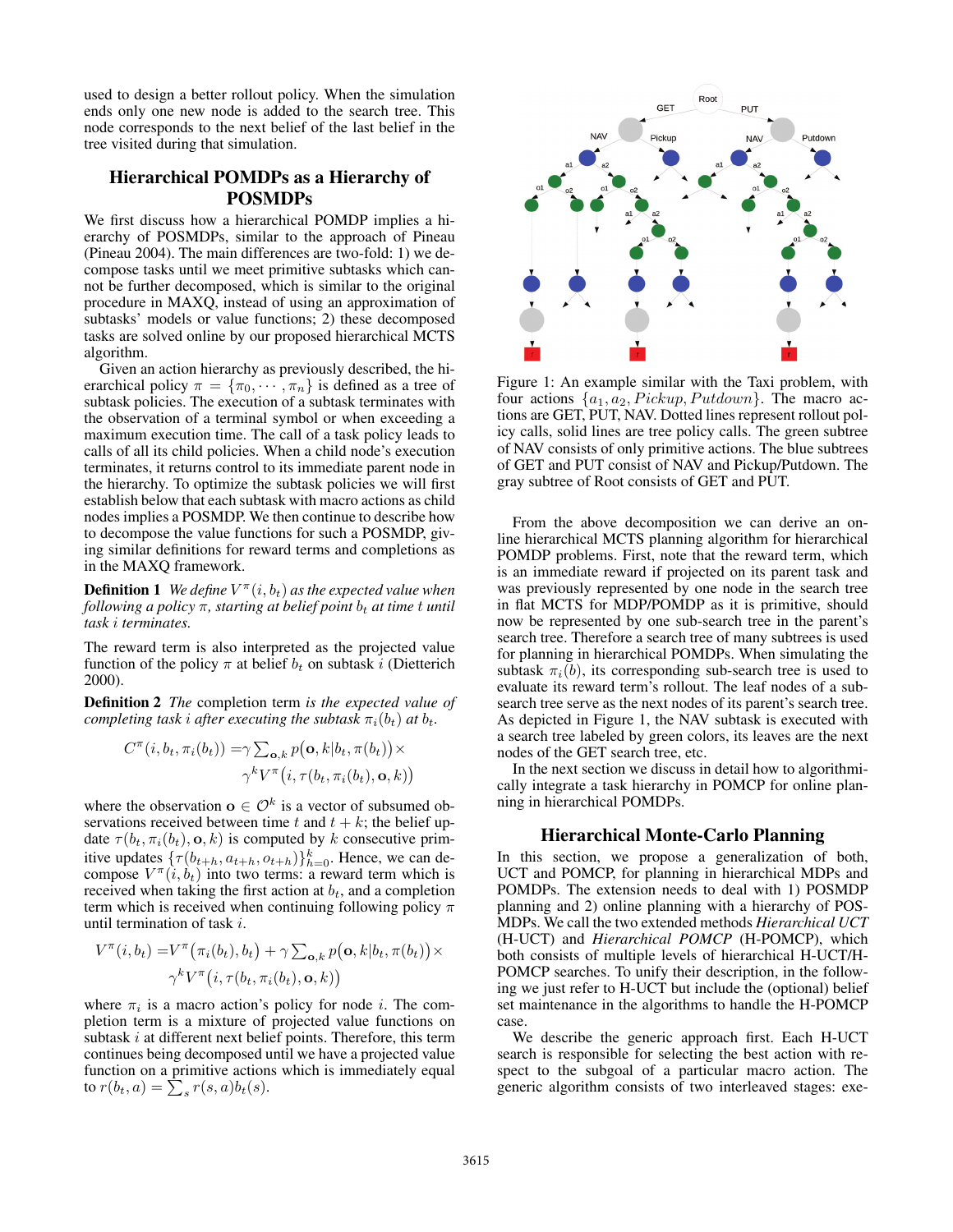# Algorithm 1 MAIN and EXECUTE procedures

| Algorium 1 MAIN and EALCOTE procedures                                                    |  |  |  |  |
|-------------------------------------------------------------------------------------------|--|--|--|--|
| MAIN(action hierarchy $H$ )<br>From the ROOT node, call EXECUTE $(0, b_0, \mathcal{H})$ . |  |  |  |  |
| EXECUTE (task i, belief b, action hierarchy $H$ )                                         |  |  |  |  |
| 1: $\mathbf{o} =$                                                                         |  |  |  |  |
| 2: if $i$ is primitive then                                                               |  |  |  |  |
| 3:<br>execute i, observe $r$ , o.                                                         |  |  |  |  |
| 4: return $o$ .                                                                           |  |  |  |  |
| $5:$ else                                                                                 |  |  |  |  |
| 6:<br>while $i$ not terminates do                                                         |  |  |  |  |
| 7:<br>$i = H-UCT(i,b,H)$ // Action selection                                              |  |  |  |  |
| 8:<br>$obs = EXECUTE(i,b)$                                                                |  |  |  |  |
| $o = [o; obs]$<br>9:                                                                      |  |  |  |  |
| $b = \tau(b, j, o)$ . // belief update<br>10:                                             |  |  |  |  |
|                                                                                           |  |  |  |  |

#### 11: return o.

# Algorithm 2 H-UCT

| H-UCT(task i, belief b, hierarchy $H$ )            |
|----------------------------------------------------|
| 1: <b>Require:</b> hierarchy $H$ , belief $b$ .    |
| 2: Initialize search tree $T$ for task i.          |
| 3: for $n = 1 : N$ do                              |
| 4: Sample $s \sim b$ .                             |
| 5: SIMULATE $(s, b, i, \mathcal{H}, T, 0)$         |
| 6: <b>return</b> arg max <sub>a</sub> $Q(i, b, a)$ |

cution which means executing an action and observing an observation and reward as shown in Algorithm 1, and planning to select actions as shown in Algorithm 2.

Each macro action in the action hierarchy has a H-UCT subroutine for action selection as in line 7 of EXECUTE in Algorithm 1 (for each different  $i$ ). The child task is executed until termination, then returns control to its parent subroutine. If the task  $i$  consists of only primitive actions, then its action selection subroutine is a POMCP. If the task  $i$  is a sub-hierarchy (the task GET is a sub-hierarchy, from node GET to NAVIGATE, pickup to primitive actions: {*moveleft, move-right, move-down, move-up*}) then we resort to hierarchical UCT planning. The action selection algorithm is shown in Algorithm 2. At the current belief, we sample N states, then evaluate its value function by simulations. This evaluation calls SIMULATE, shown in Algorithm 4. The rollout policy is to hierarchically call the rollout policies of subtasks as shown in Algorithm 3.

We now explain how beliefs are maintained and the hierarchical tree is incrementally built. The search tree of H-UCT is different from that of flat UCT in three ways

First, each node in the tree contains similar information  $\langle N(b), V(b) \rangle$ . However its children action nodes a are represented by sub-search trees. Whenever a simulation executes a child action, it would run until the leaf nodes of that child's sub-search tree, then returns a corresponding sequence of simulated observations and the reward term for the respective macro action. Its observation branching depends on this observation sequence. The simulation inside the sub-search tree is directed by its corresponding tree policy (or rollout policy), which means that simulation is guided towards how to accomplish the subtask of this macro action. The counts and values of selecting these children macro actions are also maintained  $\langle N(b, a), V(b, a) \rangle$ .

### Algorithm 3 ROLLOUT

| ROLLOUT $(s, i, \mathcal{H}, depth)$                                                 |  |  |  |  |
|--------------------------------------------------------------------------------------|--|--|--|--|
| 1: $steps = 0$                                                                       |  |  |  |  |
| 2: $\mathbf{o} = null$                                                               |  |  |  |  |
| 3: if i is primitive then                                                            |  |  |  |  |
| $(s', o, r, 1) \sim$ Generative-Model $(s, i)$<br>4:                                 |  |  |  |  |
| 5:<br>return $s', o, r, 1$                                                           |  |  |  |  |
| $6:$ else                                                                            |  |  |  |  |
| <b>if</b> i terminates or $\gamma^{depth} < \epsilon$ then<br>7:                     |  |  |  |  |
| 8:<br>return 0                                                                       |  |  |  |  |
| $a \sim \pi_{rollout}(i, \cdot)$<br>9:                                               |  |  |  |  |
| $[s', \mathbf{obs}, r, k] = \text{ROLLOUT}(s, a, \mathcal{H}, 0)$<br>10:             |  |  |  |  |
| 11:<br>$steps = steps + k$                                                           |  |  |  |  |
| $o = [o; obs]$<br>12:                                                                |  |  |  |  |
| $[\cdot, \mathbf{obs}, R, n] = \text{ROLLOUT}(s', i, \mathcal{H}, depth + k)$<br>13: |  |  |  |  |
| <b>return</b> s', <b>o</b> , $r + \gamma^k \cdot R$ , <i>steps</i><br>14:            |  |  |  |  |

Second, each sub-search tree may include other subsearch trees, if its children are still macro actions. The policy used during a simulation depends on which sub-search tree it is currently in.

Third, in the case of a macro action, which node of the search tree is expanded next depends on the macro action as usual, but also on the whole sequence of observations, as mentioned in the previous section.

# Theoretical Results

In UCT, the main source of the bias of the estimated expected return at the root node is due to the limited number of simulations. In (Kocsis and Szepesvári 2006) (Theorem 7) it was proven that the bias reflects that the number of necessarily visited states is exponential in the horizon. In H-UCT, the bias comes from two main sources: the planning horizon—which is similar to UCT—and the propagated bias from subtrees as its nodes.

We first study the bias for a simplified H-UCT search tree that is built from only a two-level action hierarchy (for instance, the tree w.r.t. the GET task in the Taxi domain). In this case the search tree has multiple UCT tree searches as children nodes. We first provide a theorem similar to the Theorem 7 in (Kocsis and Szepesvári 2006), which gives the bias of the estimated expected payoff at the root.

Theorem 1 *Consider H-UCT running on a tree of UCTs of depth* H*, with branching factor of* K*. Each UCT is itself a tree of depth*  $T$  *and a branching factor*  $K_0$ *. Then the bias of the estimated expected payoff at the root is*

$$
O\left( [K H c^2 \ln(n) + K^H + H(TK_0 \ln(n) + K_0^T)]/n \right) (6)
$$

where  $c$  is defined in Eq.5. Please see the supplementary material for a proof. For a sketch of proof, computing a bias at a node should incorporate the bias from its children nodes and the bias from doing UCT planning from that node. Therefore, we can easily extend the computation of the bias to cases of general H-UCT.

In the case of H-POMCP, the proof of the derived belief SMDP from a POSMDP can be similarly done as Silver (Silver and Veness 2010) did, using the transformation from a POMDP to a belief MDP.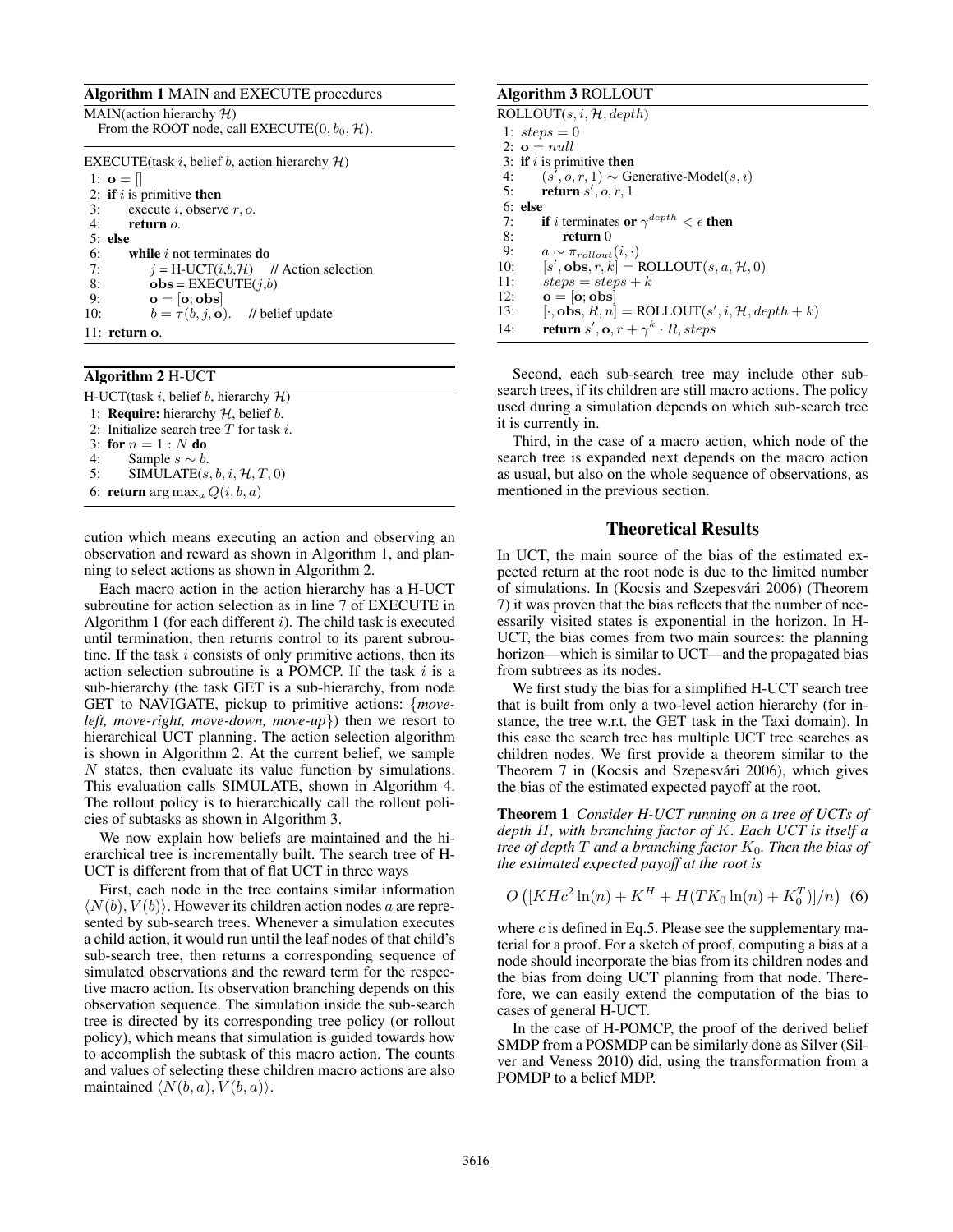Algorithm 4 SIMULATE(state  $s$ , belief  $b$ , task  $i$ , hierarchy  $H$ , tree T, depth  $h$ )

1:  $steps = 0$  //*return the number of steps executed by task i* 2:  $\mathbf{o} = null$ 3: if  $i$  is primitive then 4:  $(s', o, r, 1) \sim$  Generative-Model $(s, i)$  //*sampling* 5:  $steps = 1$ 6: return  $(s', o, r, steps)$ 7: else<br>8: 8: **if** (*i* terminates) or ( $\gamma^h < \epsilon$ ) then<br>9: **return** ( $s_{terminal}^i, obs_{terminal}^i$ 9: **return**  $(s_{terminal}^i, obs_{terminal}^i, 0, 0)$ 10: **if**  $b \notin T$  then<br>11: **for**  $\forall a \in T$ 11: for  $\forall a \in A$  do<br>12:  $T(ba) \leftarrow 0$ 12:  $T(ba) \leftarrow (N_{init}(i, b, a), Q_{init}(i, b, a), \emptyset)$ <br>
13: **return ROLLOUT** $(s, i, H, h)$ return ROLLOUT $(s, i, H, h)$ 14:  $a = \arg \max_{a'} Q(i, b, a') + c \sqrt{\frac{\log N(i, b)}{N(i, b, a')}}$  $15:$  $[s', \textbf{obs}, r, k] = \text{SIMULATE}(s, b, a, \mathcal{H}, T, 0)$  //*////compute a reward term* 16:  $steps = steps + k$ 17:  $\mathbf{o} = [\mathbf{o}; \mathbf{obs}]$ 18:  $[\cdot, \cdot, R', n] = \text{SIMULATE}(s', \tau(b, a, \mathbf{o}), i, \mathcal{H}, T, h + k)$ //*compute completion term* 19:  $R = r + \gamma^k \cdot R'$  //*one-step look-ahead of task i*<br>20:  $steps + n$ 20:  $steps = steps + n$ <br>21:  $N(i, b) = N(i, b) +$  $N(i, b) = N(i, b) + 1$ 22:  $N(i, b, a) = N(i, b, a) + 1$ 23:  $Q(i, b, a) = Q(i, b, a) + \frac{R - Q(i, b, a)}{N}$  $\sqrt{\frac{N(i,b,a)}{N(t,b,a)}}$ <br>Il return state, subsumed ob-24: **return**  $[s_{next}, \mathbf{o}, R, steps]$ *servations, reward, and taken steps after taking action* i

**Theorem 2** Given a POSMDP  $\{S, \mathcal{O}, \mathcal{A}, \mathcal{P}, \mathcal{R}\},\$ and a belief SMDP  $\{\mathcal{B}, \mathcal{A}, \tilde{\mathcal{P}}, \tilde{\mathcal{R}}\}$  ( $\mathcal{B}$  *is the belief* space) defined as  $\tilde{\mathcal{P}}(b, a, \tau(b, a, \mathbf{o}, k), k) =$ <br> $\sum_{s \in \mathcal{S}} \sum_{s,t \in \mathcal{S}} b(s) \mathcal{P}(s, a, s', \mathbf{o}, k)$  and reward function s∈s<sup>5</sup>  $\sum_{s' \in S} b(s) \mathcal{P}(s, a, s', \mathbf{o}, k)$  *and reward function*  $\tilde{\mathcal{R}}(b,a) = \sum_{s \in \mathcal{S}} R(s,a)$ . Then, for all policies  $\pi$ , the value function of the belief SMDP is equal to the value function of *the POSMDP:*  $\tilde{V}^{\pi}(b) = V^{\pi}(b)$ ,  $\forall b \in \mathcal{B}$ .

Please see the supplementary material for a proof.

# Experiments

For experiments, we extensively evaluate H-UCT on various settings: MDP, POMDP, Bayesian RL which are all typical examples successfully using UCT.

# Taxi Domain: Hierarchical Planning in MDP

We first evaluate H-UCT on a simple MDP domain, called  $5 \times 5$  *Taxi* (625 states) which was first introduced by Dietterich (Dietterich 2000). We also created a more challengingly large  $10 \times 10$  Taxi domain (2500 states) in a way that: Each cell in the  $5 \times 5$  domain is divided into 4 smaller cells. This problem still has four similarly positioned landmarks. The reward functions are -1, -20, and 40 corresponding respectively to movement costs, wrong pickup or putdown, and correct putdown. This new task uses the same action hierarchy as in the original Taxi domain.

In Figure 2 we report the means and first deviations for both domains over 10 runs of the averaged cumulative return of 50 episodes varying on the number of samples. This measure can also be interpreted as an average of the total



Figure 2: Results on MDP Taxi: (left)  $5 \times 5$ ; (right)  $10 \times 10$ . regret in each episode if the agent does not act optimally. The discount factor  $\gamma$  is set to 0.99. The number of samples is set to a wide range from 100 to 1000, which somehow resembles limited computation time given for each online planning step. The results show H-UCT consistently outperforms flat UCT. This is because that H-UCT search guided by an action hierarchy apparently have higher possibility of visiting high reward states in the very far future.

Figure 2 also includes a comparison to the result of Bayes-MAXQ (Cao and Ray 2012) when the subroutine MAXQ is allowed to make use of the true transition model (for more detail of this algorithm we refer reader to (Cao and Ray 2012)). For this we ran it long enough (at least with the same amount of time given to UCT and H-UCT) to make sure all value functions converged, then computed the average cumulative return of 50 subsequent episodes.

### Taxi Domain: Bayesian Hierarchical RL Setting

We evaluate H-UCT in a Bayesian hierarchical RL (BHRL) setting on two Taxi domains. This problem was recently studied by (Cao and Ray 2012) who proposed an algorithm, named Bayesian MAXQ, combining the MAXQ framework and Bayesian RL. BHRL is a BRL problem with the assumption of being given an action hierarchy, so that we can vastly reduce computational cost and speed up learning in BRL. In the BHRL setting the agent works in an unknown environment; for learning it maintains a belief over the dynamics of the environment. With the additional assumption of an action hierarchy the RL agent is expected to find an optimal policy much more quickly than a flat RL agent.

As BRL naturally leads to a POMDP formulation we can apply our methods also to BHRL. The details for this are given in our previous work (Vien, Ngo, and Ertel 2014; Vien et al. 2014).

|               | Table 1: Total time in $5 \times 5$ Taxi. | We<br>com-               |
|---------------|-------------------------------------------|--------------------------|
| Algorithms    | Time(s)                                   | pare H-UCT to            |
| H-UCT         | $579.72 \pm 11.565$                       | method<br>the<br>of      |
| <b>UCT</b>    | $635.551 \pm 21.418$                      | (Guez,<br>and<br>Silver, |
| Bayesian MAXQ | $46.697 \pm 5.668$                        | $2012$ ;<br>Dayan        |
| <b>MAXO</b>   | $0.166 \pm 0.002$                         | Vien<br>and<br>Er-       |
|               |                                           |                          |

tel 2012), which are flat UCT solvers for BRL, and to the Bayesian MAXQ method (Cao and Ray 2012), which is a Bayesian model-based method for hierarchical RL. We represent beliefs using Dirichlet distributions as in previous work (Cao and Ray 2012; Guez, Silver, and Dayan 2012). For UCT and H-UCT we use 1000 samples ( $5 \times 5$  map) and 2000 episodes ( $10 \times 10$ ) map), a discount factor of 0.995, and report a mean and its first deviation of the average cumulative rewards of 100 episodes ( $5 \times 5$  map) and 200 episodes ( $10 \times 10$  map) from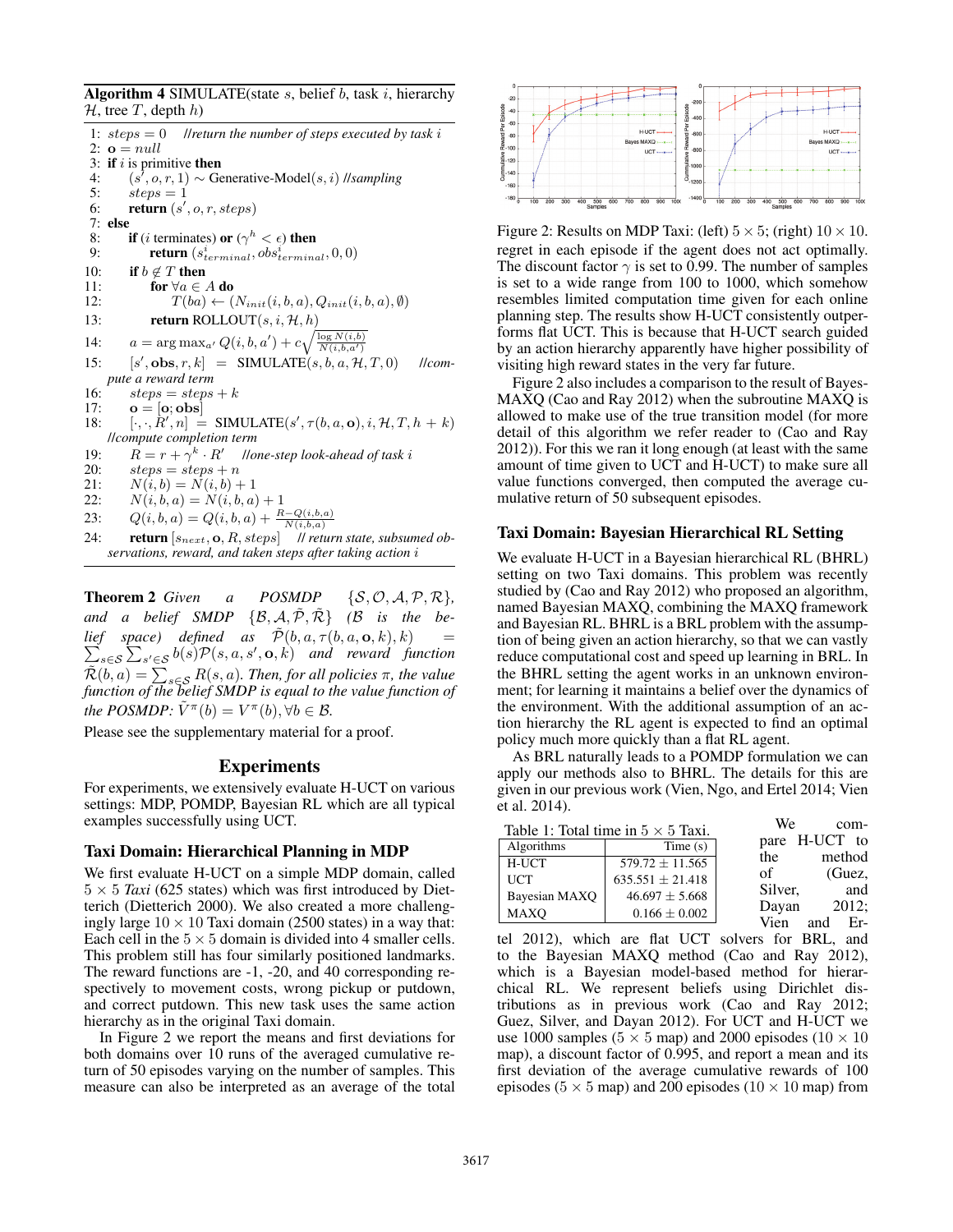

Figure 3: Results on BHRL Taxi: (left)  $5 \times 5$ ; (right)  $10 \times 10$ .

10 runs. For Bayesian MAXQ and MAXQ we used the same setting as in (Cao and Ray 2012).

As shown in Figure 3, Bayesian MAXQ gave much worse average cumulative rewards compared to UCT and H-UCT, because it used the  $\epsilon$ -greedy strategy to select actions, which have been known having infinite sample complexity. Therefore, during initial episodes it suffered from many wrong actions of high costs, i.e. wrong Pickup and Putdown actions. Moreover, the results also show that Bayesian MAXQ does not thoroughly exploit planning when maintaining posterior models. The way it samples from the posterior model can be considered as doing planning, but the value functions learnt incrementally from sampled models via the MAXQ subroutine are not tuned after observing a real transition. UCT and H-UCT prune the tree and do search from the next updated belief after observing a real transition. Again, the results show that H-UCT significantly outperforms UCT given limited computation resources. When given more resource, UCT asymptotically performs closer to the level of H-UCT. The performance improvement in the large  $10 \times 10$  Taxi domain is much more dramatic, which additionally reinforces efficiency of integrating action decomposition.

Additionally, we report the total time (in seconds) needed to run 100 episodes on the  $5 \times 5$  domain for each algorithm in Table 1. The reported numbers are the mean and its first deviation over 10 runs. As Bayesian MAXQ did not fully exploit planning, it used moderate computational time. Though we have increased planning time to the same given amount of H-UCT, Bayesian MAXQ failed in getting performance improvement due to the above mentioned non-tuning issue. H-UCT and UCT algorithms work similarly by simulating many rollouts. However H-UCT has slightly less planning time, as its rollouts sometimes terminate early. This is because of macro actions helping the rollouts to reach more promising state regions. In very large domains with long horizon reward this effect should become even more pronounced.

### Hierarchical POMDP Domain

Finally we evaluate our methods on the partially observable Pac-Man domain, named *pocman*, which was first introduced in (Silver and Veness 2010). The pocman agent lives in a  $17 \times 19$  gridworld and his task is to find and eat all food pellets and special power pills randomly scattered. The agent can choose four navigation actions. There are four ghosts also roaming the environment with particular strategies. The pocman agent receives a reward: −1.0 for each move,  $+10$  for eating a pellet,  $+25$  for eating a ghost, and −100 when dying (eaten by a ghost). The agent death terminates an episode. Observations are encoded by ten bits indi-



Figure 4: Results on POMDP Pac-Man domain.

cating whether there are walls, adjacent food, and ghosts.

This is a very large POMDP problem which has  $2^{10}$  observations, and about  $10^{56}$  states (Silver and Veness 2010). Therefore, planning has large complexity due to the large observation branching factor. To allow the comparison between H-UCT and UCT we designed a basic set of macro actions which merely depends on instant observations. The macro action set consists of moves in one direction of *goleft,go-right,go-down,go-up* until observing free ways perpendicular to the current direction. That means the agent can keep moving forward until there are turning possibilities. The termination of these macro actions are naturally defined depending on the four observation bits corresponding to walls, in which there is bit 1 (no wall) in the perpendicular direction. We use particles to represent beliefs and use the similar particle invigoration method as in (Silver and Veness 2010). We compare H-POMCP against flat POMCP and PUMA (He, Brunskill, and Roy 2010). For a fair comparison, we implemented PUMA to use the same set of macro actions and particles without using its macro action generation function, as it is not straightforward to generalize such a function for large state space problems. H-POMCP and PUMA use similar execution fashion, which executes one primitive action then re-planning. The reported numbers in Figure 4 are the mean and the mean's standard deviation of average undiscounted returns per episode over 500 runs. H-POMCP achieves a return of approximately 291, while flat POMCP can achieve 269 at best, PUMA got a best return of 288. The gap is more dramatic when limited planning resource is given. Remarkably, H-POMCP with at least 512 samples can easily outperform the flat POMCP with even  $2^{14}$  samples.

#### **Discussion**

We have proposed a principled method to integrate a task hierarchy into MCTS algorithms and specifically extended UCT and POMCP, named H-UCT and H-POMCP. The new framework for hierarchical planning aims to mitigate two challenging problems in planning: *curse of dimensionality* and *curse of history*. In all benchmarks we considered for UCT and POMCP we demonstrated the efficiency of the new framework. Though H-UCT looks for only recursively optimal policies, H-UCT can be adjusted to look for a hierarchically optimal policy if formulating parametrized pseudo rewards of subtasks into partially observable space. In general, the technique used to extend UCT to H-UCT can be similarly be exploited to extend other MCTS methods to become hierarchical.